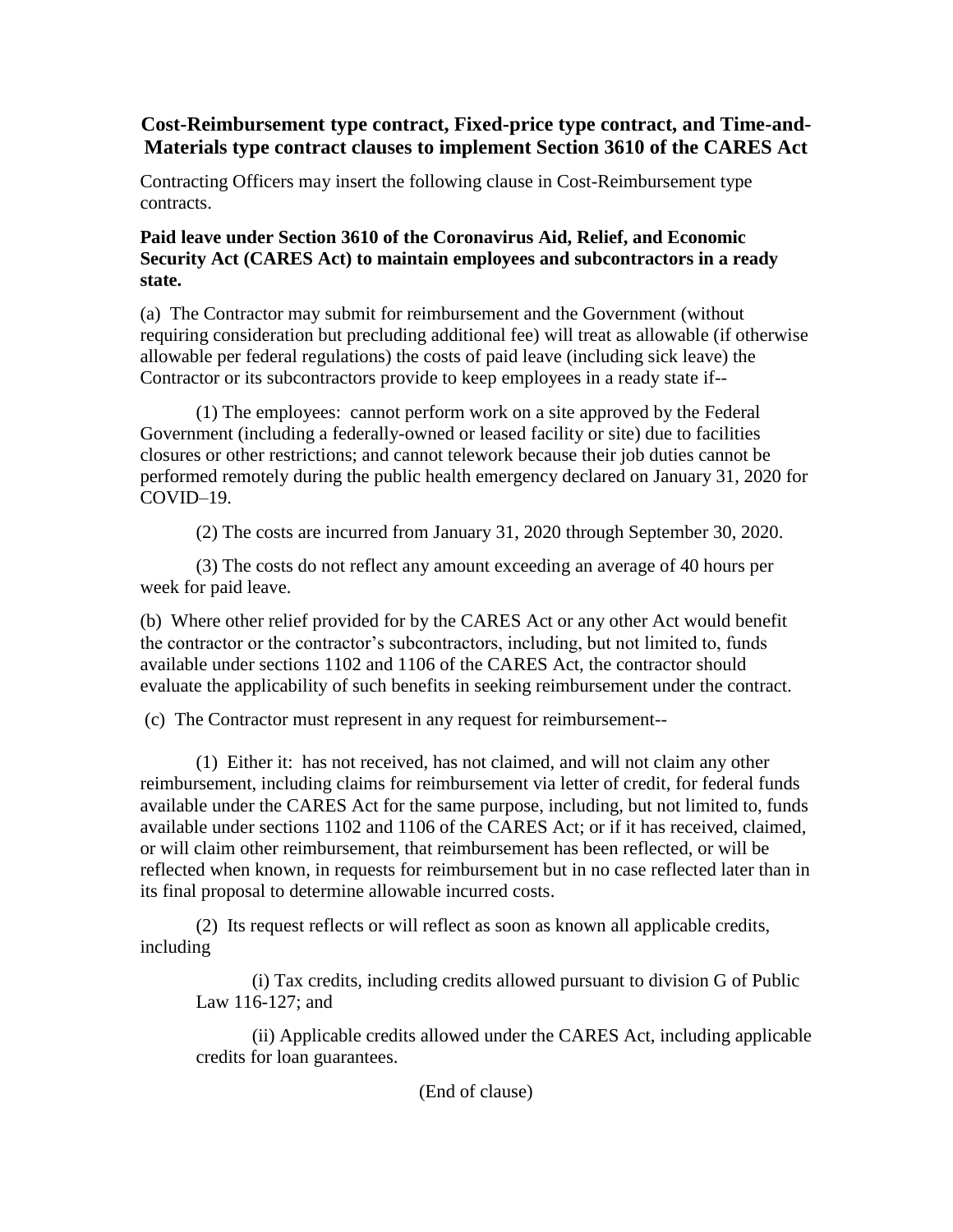Contracting Officers may insert the following clause in Fixed-Price type contracts and Time-and-Materials type contracts.

## **Paid leave under Section 3610 of the Coronavirus Aid, Relief, and Economic Security Act (CARES Act) to maintain employees and subcontractors in a ready state.**

(a) In any request for equitable adjustment to the price (for a fixed-price type contract) or to the hourly rates and materials cost (for a time-and-materials type contract) of this contract, the Contractor may propose and the Government (without requiring consideration but precluding additional profit) will treat--for the purpose of beginning negotiations--as allowable (if otherwise allowable per federal regulations) the incurred or estimated costs of paid leave (including sick leave) the Contractor or its subcontractors provide to keep employees in a ready state if--

(1) The employees: cannot perform work on a site approved by the Federal Government (including a federally-owned or leased facility or site) due to facilities closures or other restrictions; and cannot telework because their job duties cannot be performed remotely during the public health emergency declared on January 31, 2020 for COVID–19.

(2) The costs were incurred or will be incurred from January 31, 2020 through September 30, 2020.

(3) The costs do not reflect any amount exceeding an average of 40 hours per week for paid leave.

(b) Where other relief provided for by the CARES Act or any other Act would benefit the contractor or the contractor's subcontractors, including, but not limited to, funds available under sections 1102 and 1106 of the CARES Act, the contractor should evaluate applicability of such benefits in seeking reimbursement under the contract.

(c) The Contractor must represent in any request for reimbursement--

(1) Either: it has not received, has not claimed, and will not claim any other reimbursement for federal funds available under the CARES Act for the same purpose, including, but not limited to, funds available under sections 1102 and 1106 of the CARES Act; or if it has received, claimed, or will claim other reimbursement, that reimbursement or an estimate of it has been reflected in the request for equitable adjustment.

(2) Its request reflects all applicable credits (estimated if necessary), including

(i) Tax credits, including credits allowed pursuant to division G of Public Law 116-127; and

(ii) Applicable credits allowed under the CARES Act, including applicable credits for loan guarantees.

(d) The Government's treating--for the purpose of beginning negotiations--the costs as allowable, does not mean the Government--in determining the amount of the equitable